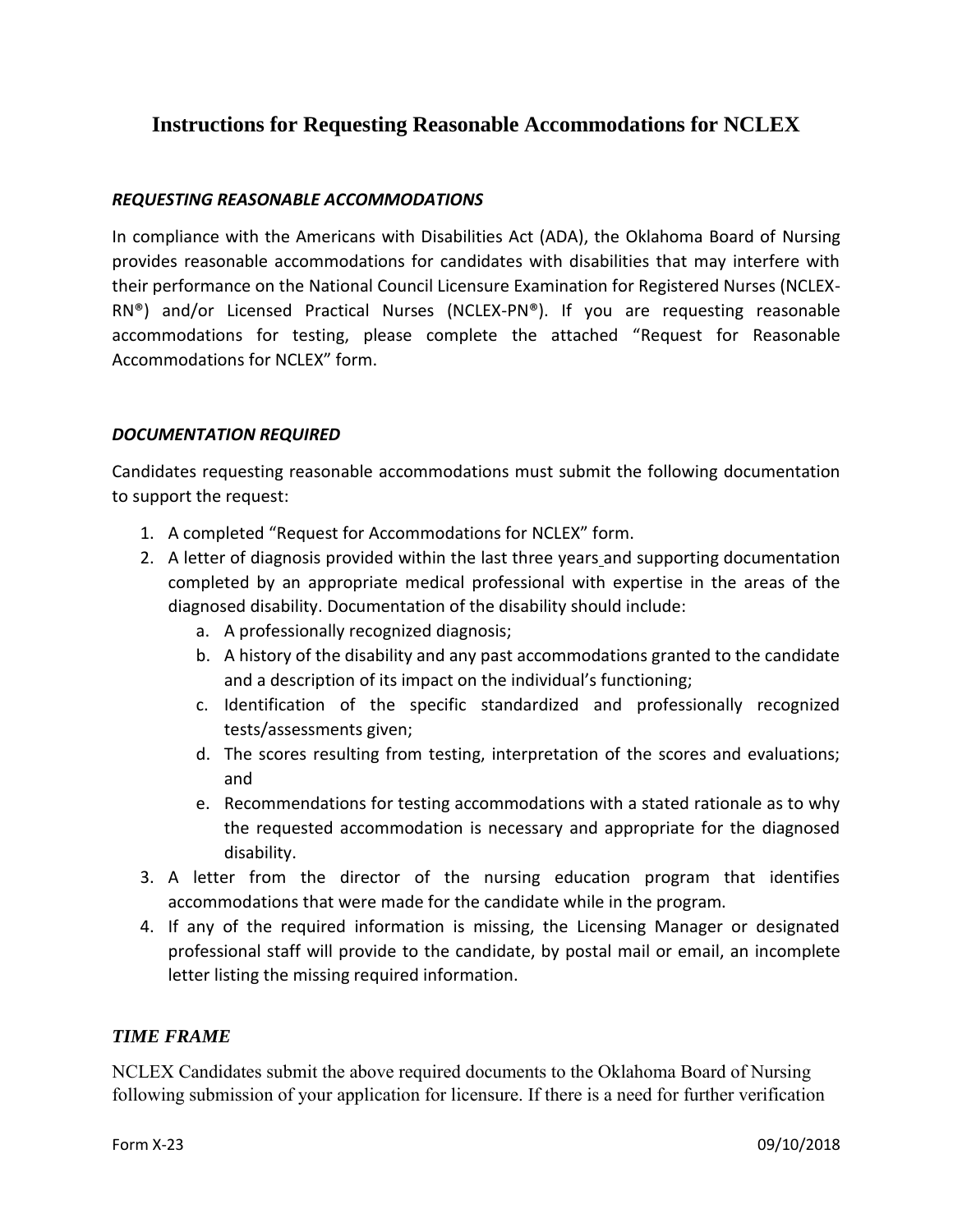of the applicant's disability and/or the need for accommodation, it is possible that the decision on granting the accommodation will be delayed and consequently the date when the candidate can take the examination. Once the request is received together with all other required documentation, the Board will process the request and notify the candidate of the decision. If you have any questions, please contact the Licensing Manager at (405) 962-1803 or [Darcy.Hammond@nursing.ok.gov.](mailto:Darcy.Hammond@nursing.ok.gov)